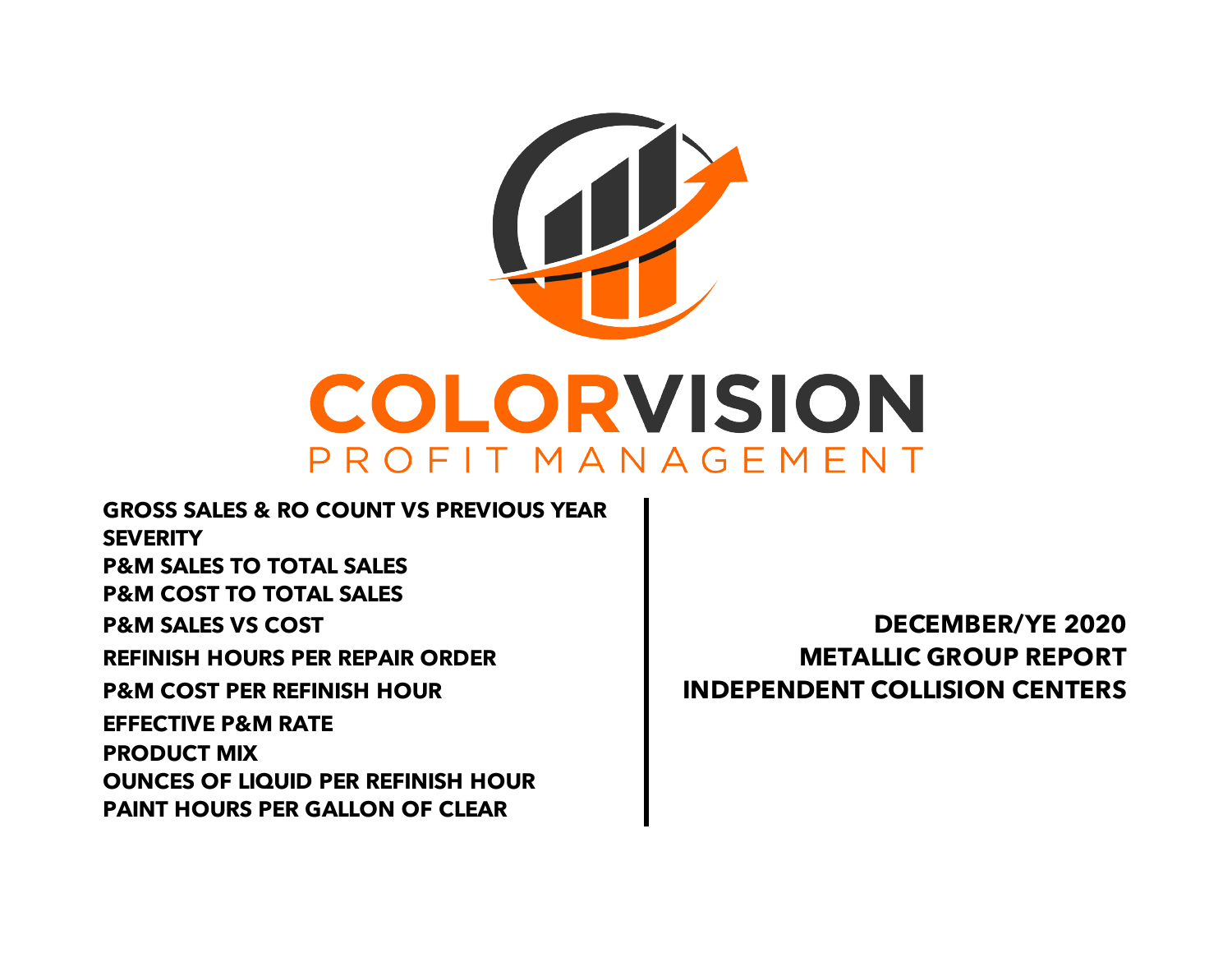

#### **YTD GROSS SALES & RO COUNT GROWTH VS PRIOR PERIOD**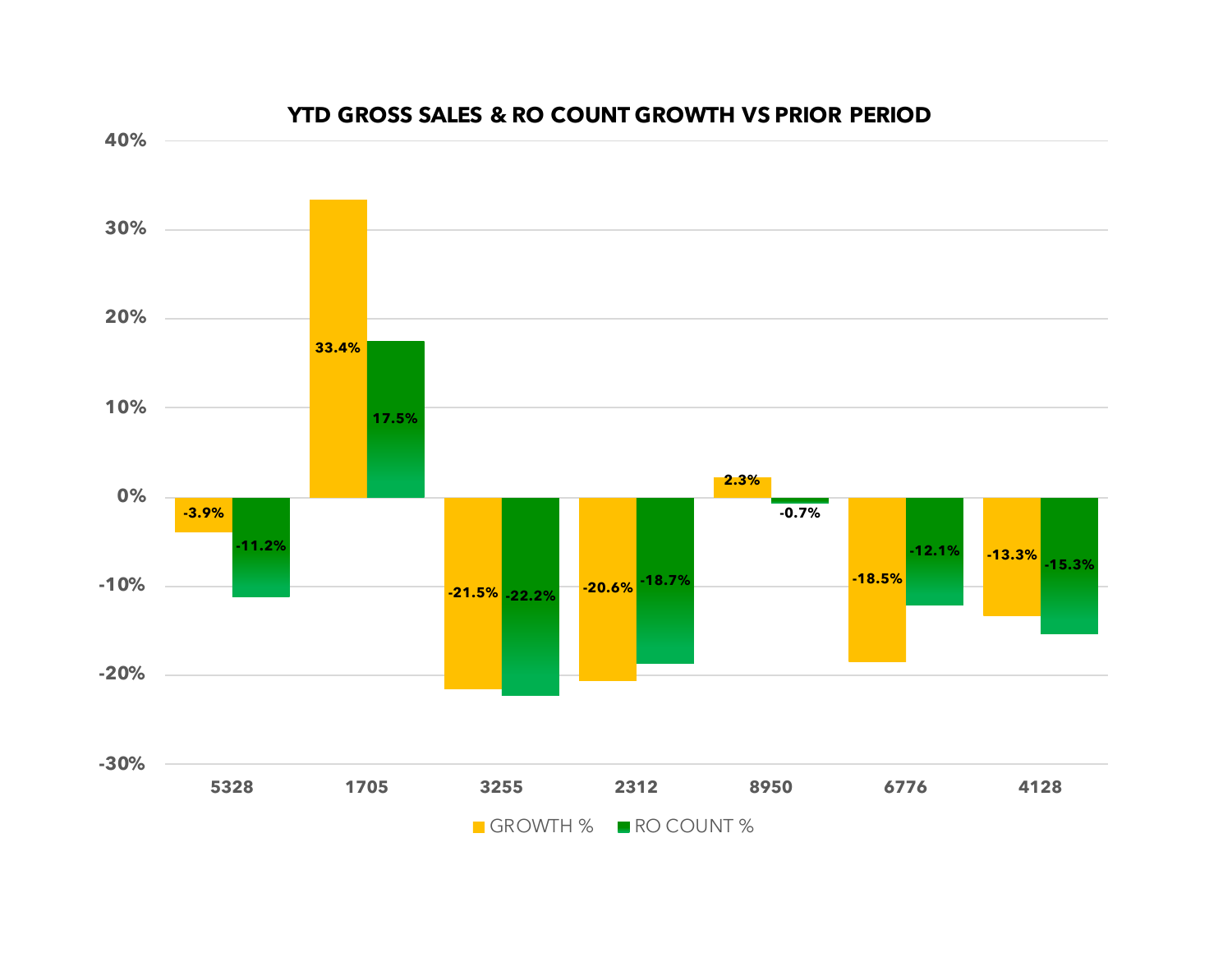

**YTD SEVERITY**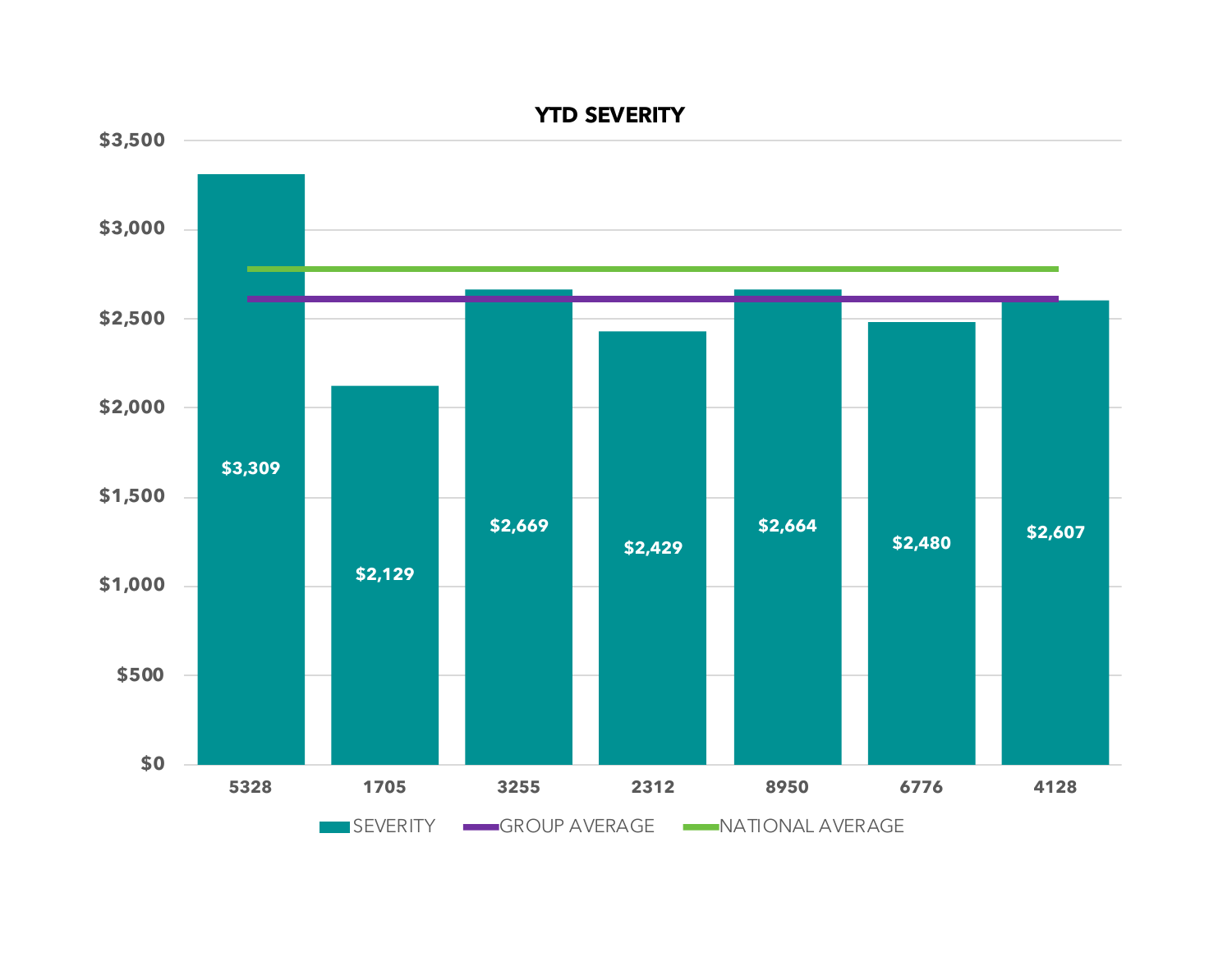## **YTD P&M SALES % TO TOTAL SALES**

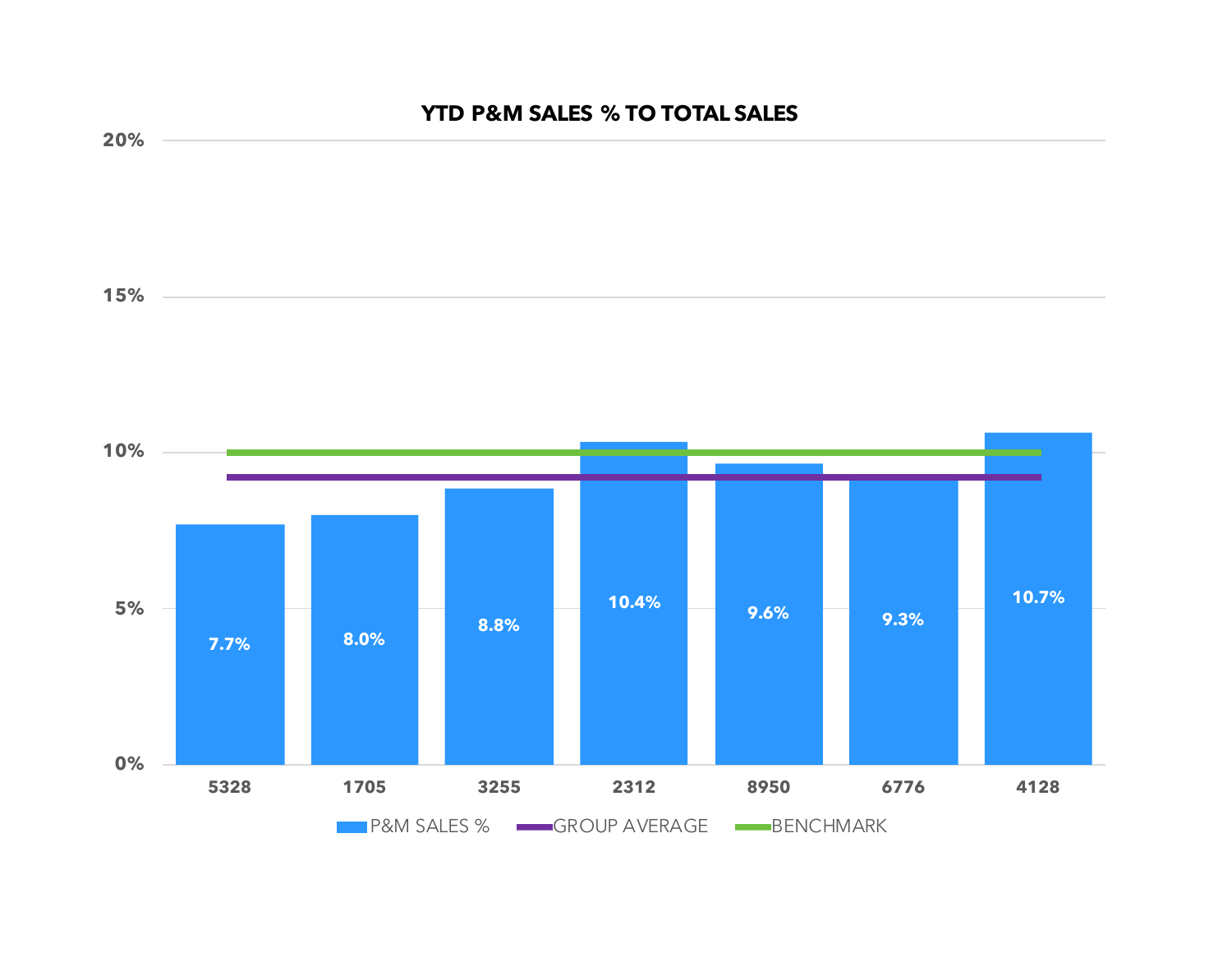# **YTD P&M COST % TO TOTAL SALES**

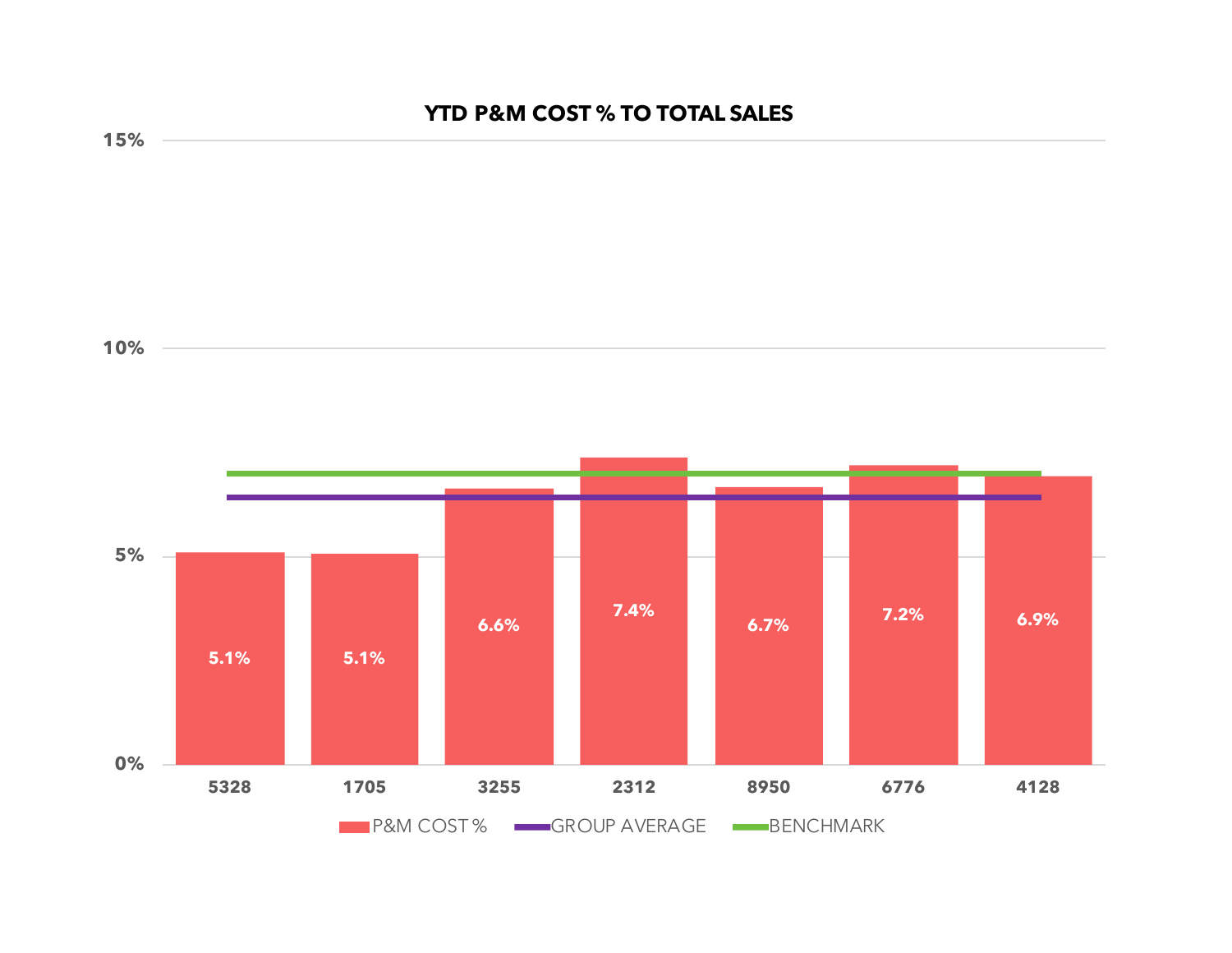## **YTD P&M SALES VS COST**



**15%**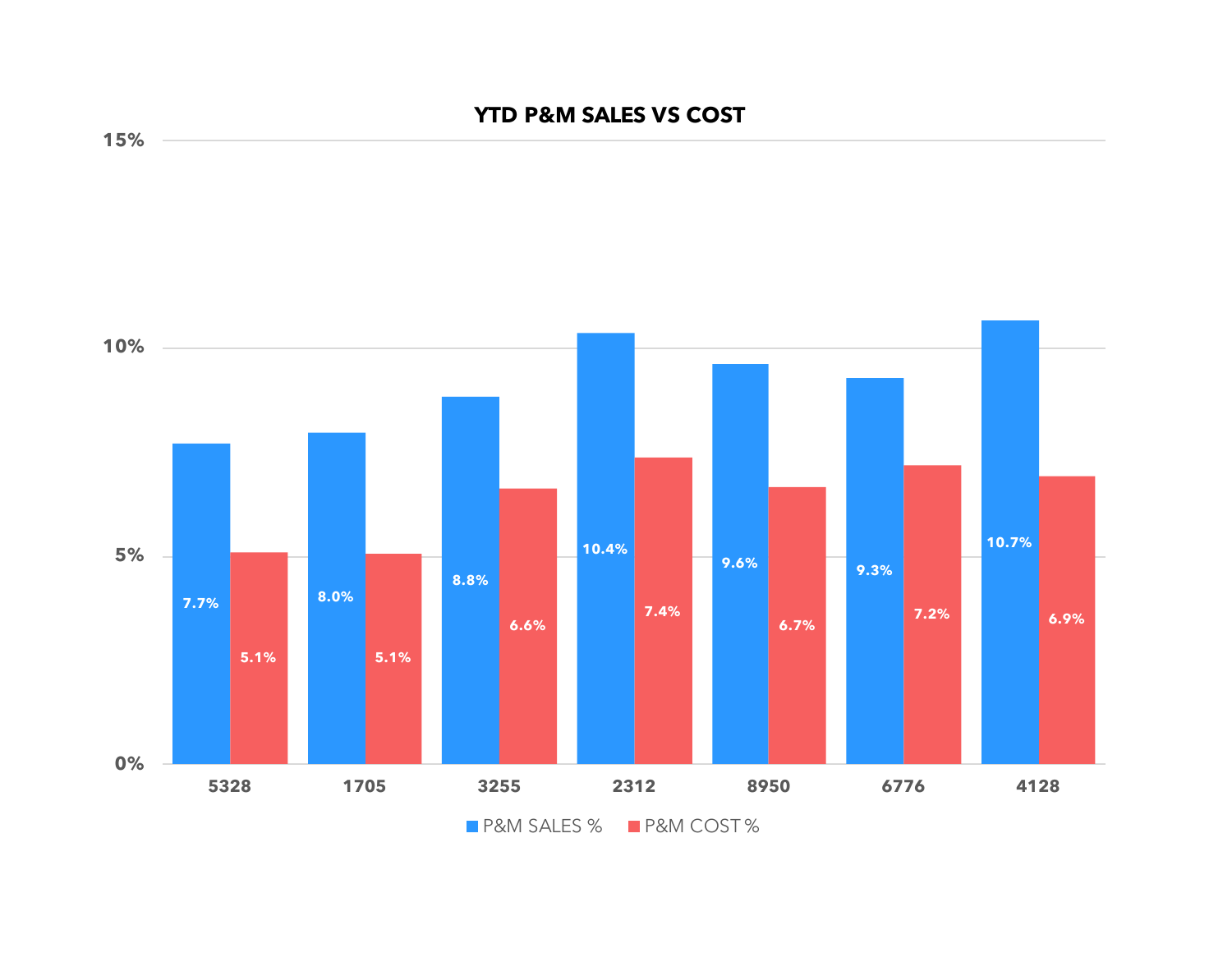

# **YTD REFINISH HOURS PER REPAIR ORDER**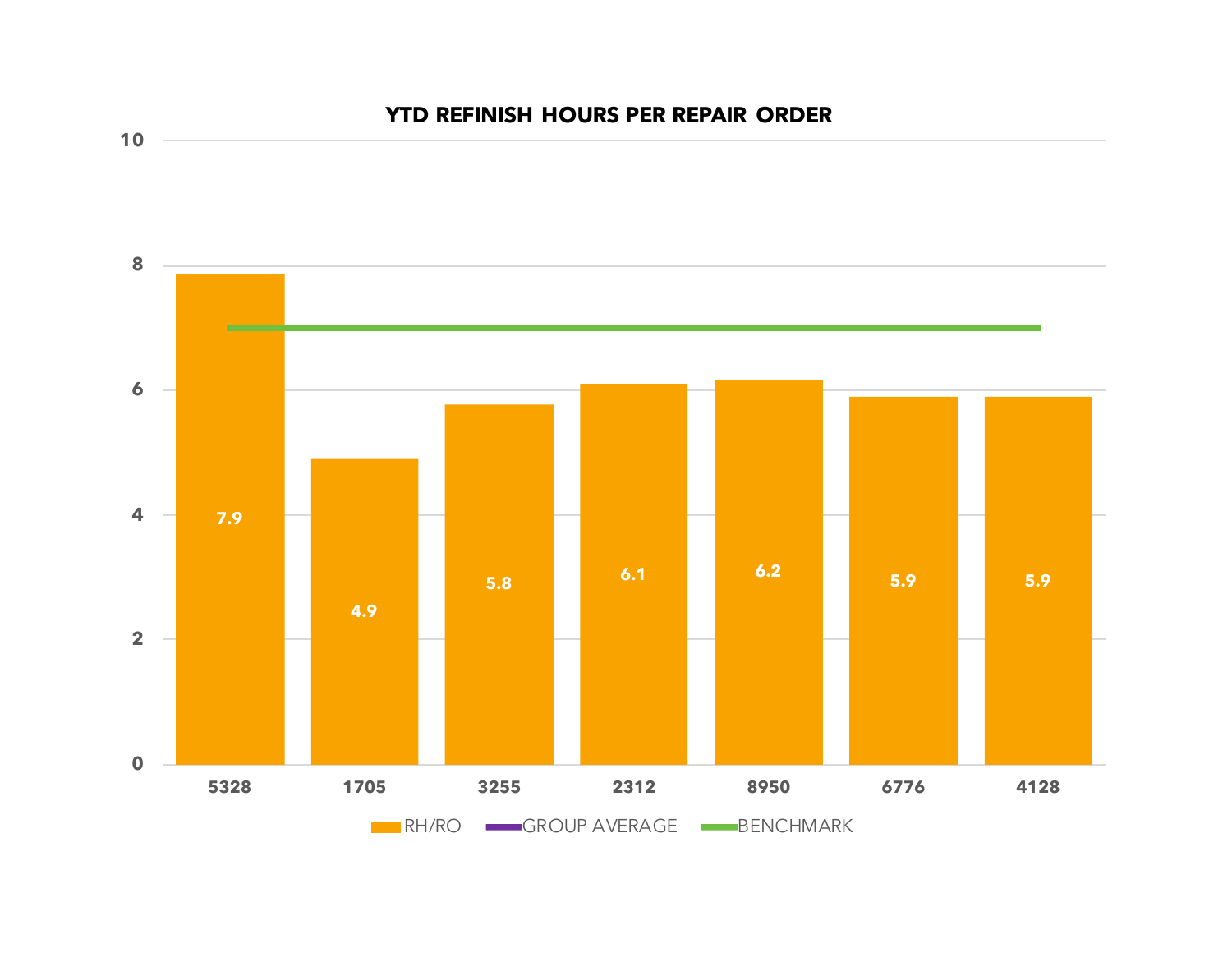

**YTD P&M COST PER REFINISH HOUR**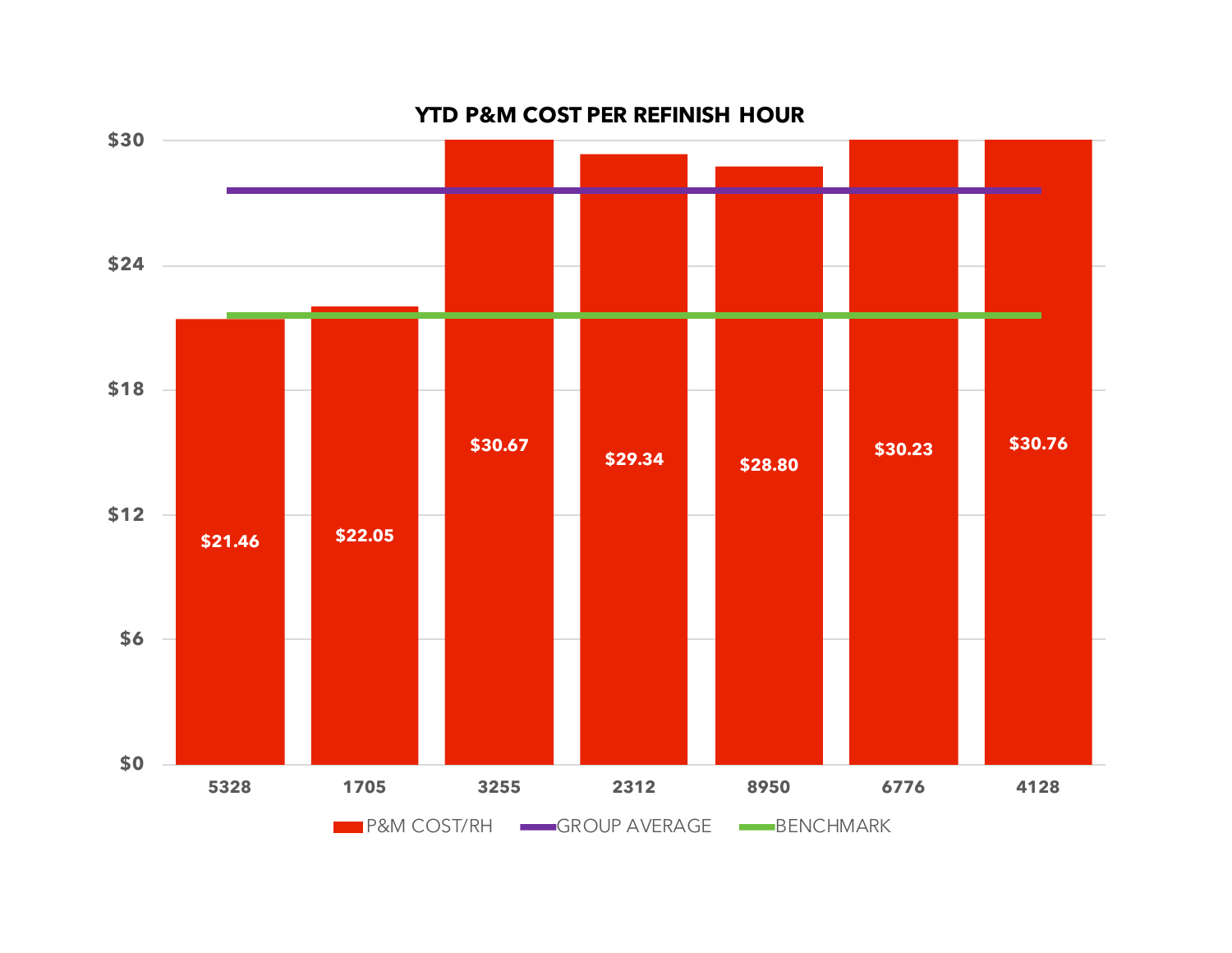

#### **YTD EFFECTIVE P&M RATE**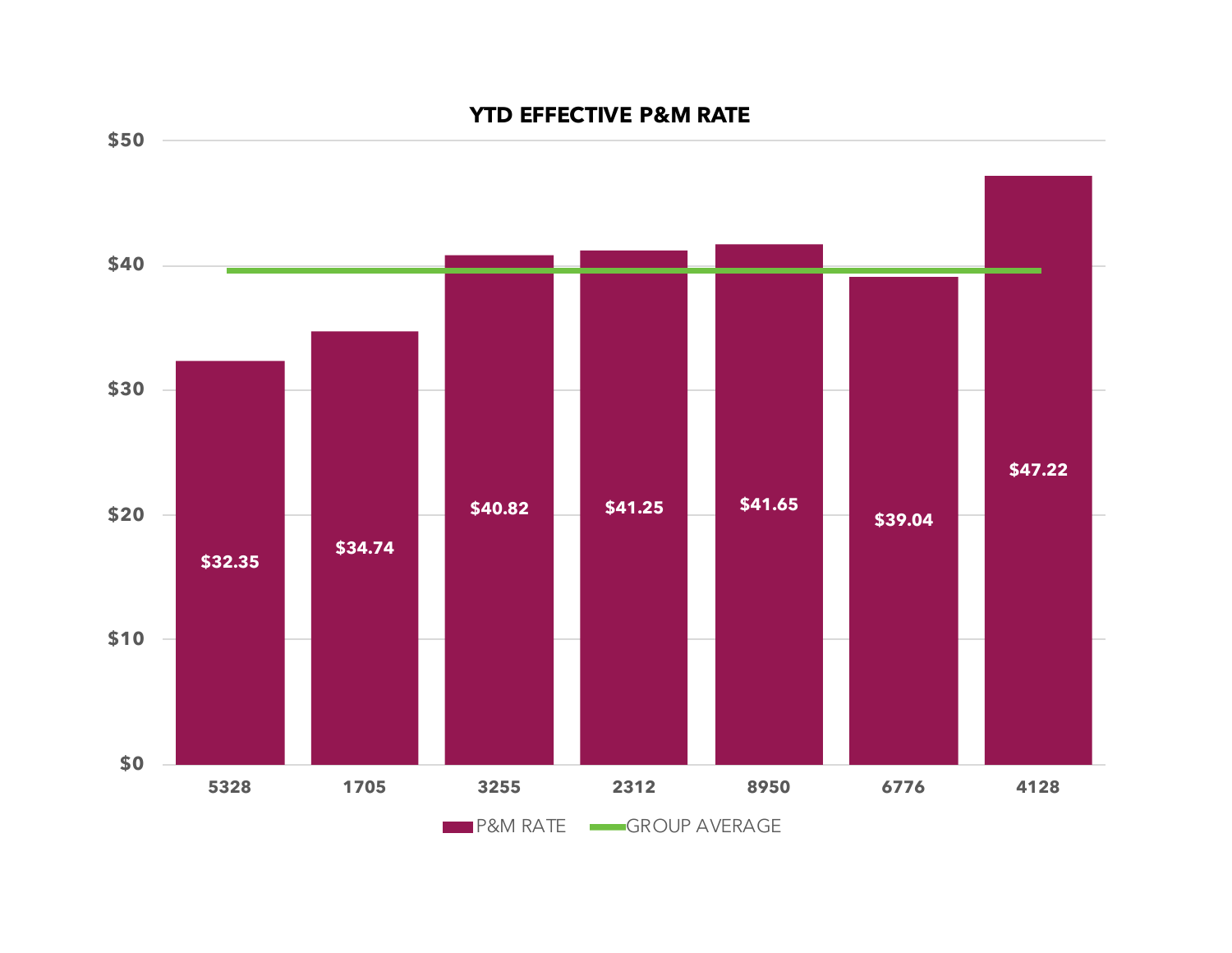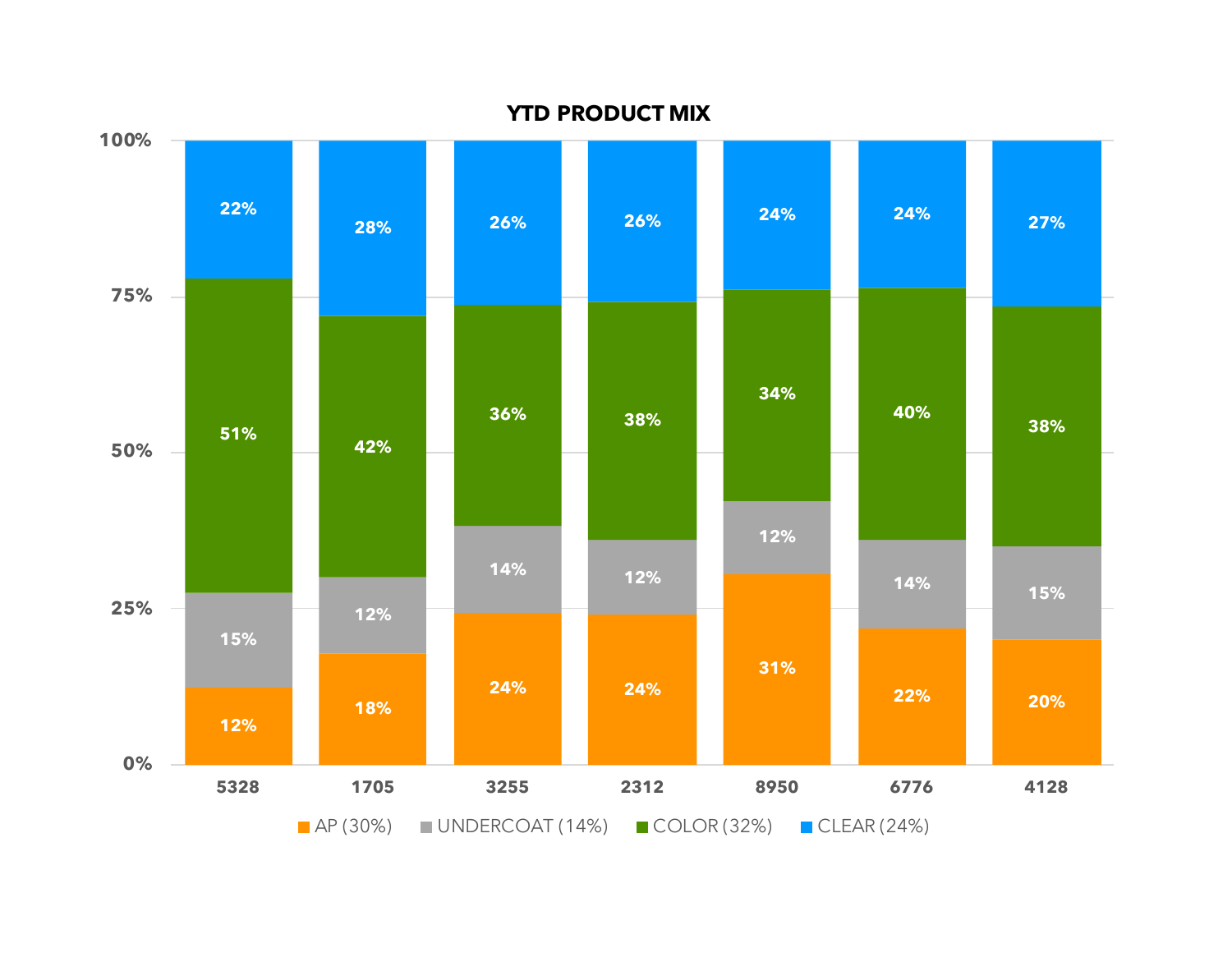**YTD OUNCES OF LIQUID PER REFINISH HOUR**



**10**